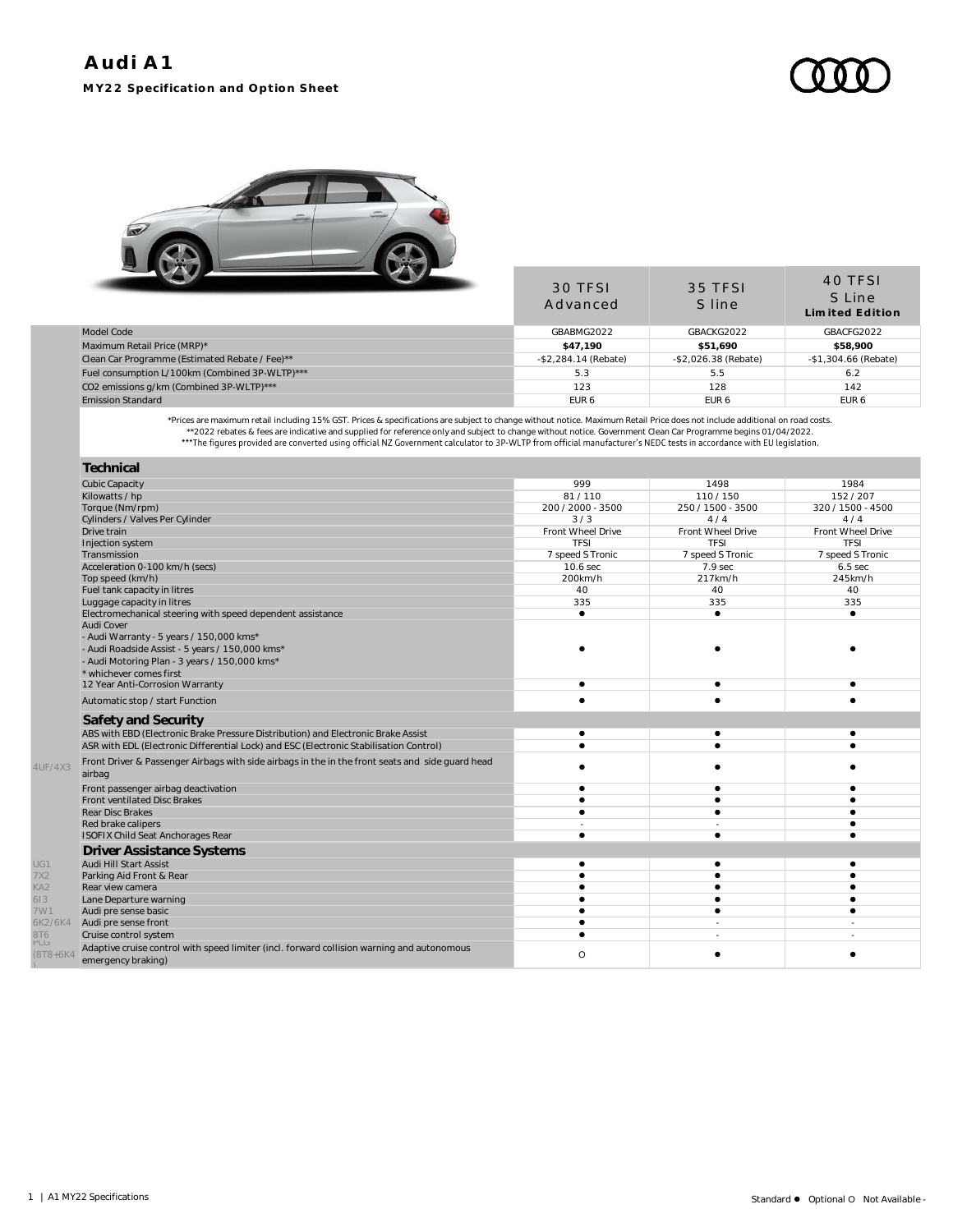

| Model Code<br>Maximum Retail Price (MRP)*<br>Exterior<br>Alloy Wheels<br>Tyres<br>Electrically adjustable and heated exterior mirrors<br>Electrically adjustable, heated exterior mirrors and power folding<br>Contrast Package (exterior mirror housings, front spoiler lip and side skirts)<br>Roof In Contrast Colour<br>Headlights with Headlight range adjustment<br>LED Rear Taillights with dynamic turn indicator | Advanced<br>GBABMG2022<br>\$47,190<br>17" cast alloy wheels<br>in 5-arm-star style<br>215 / 45 R17<br>٠ | S line<br>GBACKG2022<br>\$51,690<br>18" cast alloy wheels in<br>7-spoke rotor style,<br>glossy anthracite black, Audi | S Line<br><b>Limited Edition</b><br>GBACFG2022<br>\$58,900<br>18" cast alloy wheels in<br>7-spoke rotor style, |
|---------------------------------------------------------------------------------------------------------------------------------------------------------------------------------------------------------------------------------------------------------------------------------------------------------------------------------------------------------------------------------------------------------------------------|---------------------------------------------------------------------------------------------------------|-----------------------------------------------------------------------------------------------------------------------|----------------------------------------------------------------------------------------------------------------|
|                                                                                                                                                                                                                                                                                                                                                                                                                           |                                                                                                         |                                                                                                                       |                                                                                                                |
|                                                                                                                                                                                                                                                                                                                                                                                                                           |                                                                                                         |                                                                                                                       |                                                                                                                |
|                                                                                                                                                                                                                                                                                                                                                                                                                           |                                                                                                         |                                                                                                                       |                                                                                                                |
|                                                                                                                                                                                                                                                                                                                                                                                                                           |                                                                                                         |                                                                                                                       |                                                                                                                |
|                                                                                                                                                                                                                                                                                                                                                                                                                           |                                                                                                         | Sport                                                                                                                 | glossy anthracite black, Audi<br>Sport                                                                         |
|                                                                                                                                                                                                                                                                                                                                                                                                                           |                                                                                                         | 215 / 40 R18                                                                                                          | 216 / 40 R18                                                                                                   |
|                                                                                                                                                                                                                                                                                                                                                                                                                           |                                                                                                         | $\bullet$                                                                                                             |                                                                                                                |
|                                                                                                                                                                                                                                                                                                                                                                                                                           |                                                                                                         |                                                                                                                       | $\bullet$                                                                                                      |
|                                                                                                                                                                                                                                                                                                                                                                                                                           | $\bullet$                                                                                               | $\bullet$                                                                                                             | $\bullet$                                                                                                      |
|                                                                                                                                                                                                                                                                                                                                                                                                                           | $\bullet$                                                                                               | $\bullet$                                                                                                             | $\bullet$                                                                                                      |
|                                                                                                                                                                                                                                                                                                                                                                                                                           | LED                                                                                                     | LED                                                                                                                   | LED                                                                                                            |
|                                                                                                                                                                                                                                                                                                                                                                                                                           | $\bullet$                                                                                               | $\bullet$                                                                                                             | $\bullet$                                                                                                      |
| Rear fog lamps                                                                                                                                                                                                                                                                                                                                                                                                            | $\bullet$                                                                                               | $\bullet$                                                                                                             | $\bullet$                                                                                                      |
| Rear Window Wash/Wipe                                                                                                                                                                                                                                                                                                                                                                                                     | $\bullet$                                                                                               | $\bullet$                                                                                                             | $\bullet$                                                                                                      |
| Space saving spare wheel                                                                                                                                                                                                                                                                                                                                                                                                  | $\bullet$                                                                                               | $\bullet$                                                                                                             | $\bullet$                                                                                                      |
| Suspension                                                                                                                                                                                                                                                                                                                                                                                                                | Standard                                                                                                | Sports                                                                                                                | Sports with adjustable                                                                                         |
|                                                                                                                                                                                                                                                                                                                                                                                                                           |                                                                                                         |                                                                                                                       | dampers                                                                                                        |
| Advanced exterior:<br>Front -<br>radiator grill in titanium black,<br>frame of radiator grill in matt aluminium silver<br>Side air intakes in front matt black, grained,<br>C-frame in titanium black, side front spoiler lips in matt black, grained.                                                                                                                                                                    |                                                                                                         |                                                                                                                       |                                                                                                                |
| Rear -<br>Diffuser in titanium matt black<br>Door sills with aluminium inserts in front, unlit, without lattering                                                                                                                                                                                                                                                                                                         |                                                                                                         |                                                                                                                       |                                                                                                                |
| S line exterior:<br>Front -<br>Radiator grille in titanium black<br>Frame of radiator grill in matt aluminium silver<br>Side air intakes in front matt black, grained<br>Frame of side air intakes in titanium black<br>Blade front spoiler in matt platinum grey<br>S line emblem on the outer fenders                                                                                                                   |                                                                                                         |                                                                                                                       |                                                                                                                |
| Rear -<br>Diffuser in titanium matt black<br>Lattice diffuser in titanium matt black<br>Clasp in the diffuser - platinum matt grey<br>S line roof spoiler<br>Door sills with aluminium inserts in front, unlit, with S lattering                                                                                                                                                                                          |                                                                                                         |                                                                                                                       |                                                                                                                |
| Interior                                                                                                                                                                                                                                                                                                                                                                                                                  |                                                                                                         |                                                                                                                       |                                                                                                                |
| Air Conditioning - automatic (2-zone)                                                                                                                                                                                                                                                                                                                                                                                     | $\bullet$                                                                                               | $\bullet$                                                                                                             | $\bullet$                                                                                                      |
| Accent surfaces                                                                                                                                                                                                                                                                                                                                                                                                           | Black                                                                                                   | Silver grey diamond                                                                                                   | Silver grey diamond                                                                                            |
| Decorative inserts in polygon structure, black                                                                                                                                                                                                                                                                                                                                                                            | $\bullet$                                                                                               |                                                                                                                       |                                                                                                                |
| Decorative inserts in polygon structure, slate grey fine paint                                                                                                                                                                                                                                                                                                                                                            | $\overline{\phantom{a}}$                                                                                | $\bullet$                                                                                                             | $\bullet$                                                                                                      |
| Interior in aluminium look                                                                                                                                                                                                                                                                                                                                                                                                | $\sim$                                                                                                  | $\bullet$                                                                                                             | $\bullet$                                                                                                      |
| Comfort key (with Safelock)                                                                                                                                                                                                                                                                                                                                                                                               | Ő                                                                                                       |                                                                                                                       |                                                                                                                |
| Anti Theft Alarm With Interior Surveillance and Vehicle Immobiliser                                                                                                                                                                                                                                                                                                                                                       | O                                                                                                       | $\bullet$                                                                                                             | $\bullet$                                                                                                      |
| Interior rearview mirror - auto dimming                                                                                                                                                                                                                                                                                                                                                                                   | O                                                                                                       | $\bullet$                                                                                                             | $\bullet$                                                                                                      |
| 8.8" MMI color display incl. MMI touch, 6 passive loudspeakers                                                                                                                                                                                                                                                                                                                                                            | $\bullet$                                                                                               | $\bullet$                                                                                                             | $\bullet$                                                                                                      |
| Audi Smartphone interface                                                                                                                                                                                                                                                                                                                                                                                                 | $\bullet$                                                                                               | ٠                                                                                                                     | ٠                                                                                                              |
| Bluetooth Mobile Phone Preparation                                                                                                                                                                                                                                                                                                                                                                                        | $\bullet$                                                                                               | $\bullet$                                                                                                             | $\bullet$                                                                                                      |
| Digital Instrument cluster                                                                                                                                                                                                                                                                                                                                                                                                | ٠                                                                                                       |                                                                                                                       |                                                                                                                |
| Virtual Cockpit                                                                                                                                                                                                                                                                                                                                                                                                           | $\bullet$                                                                                               | $\bullet$                                                                                                             | $\bullet$                                                                                                      |
| Height adjustable front seats                                                                                                                                                                                                                                                                                                                                                                                             | ٠                                                                                                       | $\bullet$                                                                                                             | $\bullet$                                                                                                      |
| Front centre armrest                                                                                                                                                                                                                                                                                                                                                                                                      | $\bullet$                                                                                               | $\bullet$                                                                                                             | $\bullet$                                                                                                      |
| Headlining In Black Cloth                                                                                                                                                                                                                                                                                                                                                                                                 | O                                                                                                       | $\bullet$                                                                                                             | ٠                                                                                                              |
| Height And Reach Adjustable Steering Column                                                                                                                                                                                                                                                                                                                                                                               | $\bullet$                                                                                               | $\bullet$                                                                                                             | $\bullet$                                                                                                      |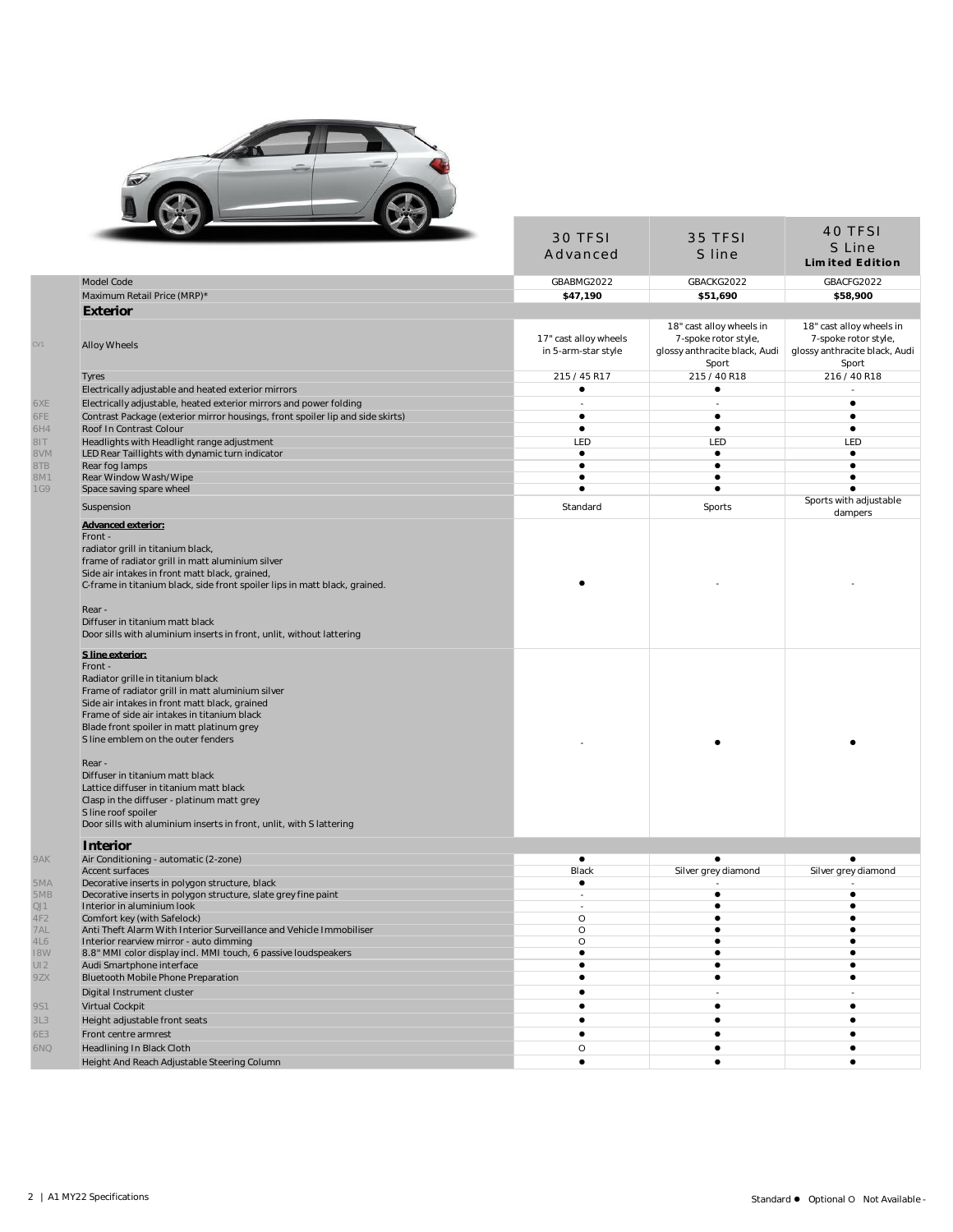

|                            | <b>COLLEGE</b>                                                                                                                    | 30 TFSI<br>Advanced            | 35 TFSI<br>S line                                                            | 40 TFSI<br>S Line<br><b>Limited Edition</b>                                  |
|----------------------------|-----------------------------------------------------------------------------------------------------------------------------------|--------------------------------|------------------------------------------------------------------------------|------------------------------------------------------------------------------|
|                            |                                                                                                                                   |                                |                                                                              |                                                                              |
|                            | Model Code                                                                                                                        | GBABMG2022                     | GBACKG2022                                                                   | GBACFG2022                                                                   |
|                            | Maximum Retail Price (MRP)*                                                                                                       | \$47,190                       | \$51,690                                                                     | \$58,900                                                                     |
|                            | 1XW/2PK Leather Steering Wheel                                                                                                    | 3-spoke multi-function<br>plus | Sports, 3-spoke multi-<br>function plus with shift<br>paddles, flat bottomed | Sports, 3-spoke multi-<br>function plus with shift<br>paddles, flat bottomed |
| QQ1                        | LED Interior Lighting Package                                                                                                     | $\circ$                        | $\bullet$                                                                    |                                                                              |
| <b>7P4</b>                 | Lumbar Support For Front Seats                                                                                                    | $\Omega$                       | $\bullet$                                                                    | $\bullet$                                                                    |
|                            | Seating - front                                                                                                                   | Standard                       | Sports                                                                       | Sports                                                                       |
|                            | <b>Folding Rear Seat</b>                                                                                                          |                                |                                                                              |                                                                              |
|                            | <b>Interior Trim</b>                                                                                                              | "Delta" cloth                  | "Novum" cloth                                                                | "Novum" cloth                                                                |
|                            | <b>Exterior Options</b>                                                                                                           | Maximum Retail Price (MRP)     | Maximum Retail Price (MRP)                                                   | Maximum Retail Price<br>(MRP)                                                |
| CP4                        | 17" alloys in 5-arm-star style                                                                                                    | $\bullet$                      | $\overline{\phantom{a}}$                                                     | $\sim$                                                                       |
| COU                        | 17" alloys in 5-spoke style with plastic inserts, matt platinum grey                                                              | \$500                          | $\overline{a}$                                                               | $\overline{a}$                                                               |
| CP3                        | 17" alloys in 5-spoke style with black plastic inserts                                                                            | \$500                          | $\sim$                                                                       |                                                                              |
| CP <sub>2</sub>            | 17" alloys in 5-arm polygon style, matt titanium look, Audi Sport                                                                 | \$1,700                        | $\overline{\phantom{a}}$                                                     |                                                                              |
| CF9                        | 18" alloys in 5-Y-spoke style, partly polished                                                                                    | \$1,700                        | <b>NCO</b>                                                                   |                                                                              |
| CC5                        | 18" alloys in 5-double-arm style, matt titanium look, diamond turned, Audi Sport                                                  | \$3,400                        | <b>NCO</b>                                                                   |                                                                              |
| 48H                        | 18" alloys in 10-spoke star gloss black, Audi Sport                                                                               | \$3,400                        | <b>NCO</b><br>$\bullet$                                                      | $\sim$<br>$\bullet$                                                          |
| CV1<br>1JS                 | 18" alloys in 7-spoke rotor sytle, glossy anthracite black, Audi Sport                                                            | \$3,400                        | $\bullet$                                                                    |                                                                              |
| 2H5/2H4                    | Sports suspension<br>Audi drive select                                                                                            | \$550<br>\$500                 | \$500                                                                        | $\bullet$                                                                    |
|                            | High beam assist                                                                                                                  | \$400                          | \$400                                                                        | ٠                                                                            |
| 8G1<br>4ZD                 | Audi Exclusive Black Styling Package                                                                                              | \$1,300                        | \$1,300                                                                      |                                                                              |
|                            | <b>Dark Tinted Glass</b>                                                                                                          | \$1,000                        | \$1,000                                                                      | ٠                                                                            |
|                            | Contrast Package (exterior mirror housings, front spoiler lip and side skirts)                                                    | $\bullet$                      | $\bullet$                                                                    | $\bullet$                                                                    |
| 6H0                        | Roof in body colour                                                                                                               | <b>NCO</b>                     | <b>NCO</b>                                                                   |                                                                              |
| 6H4                        | Contrast roof                                                                                                                     | $\bullet$                      | $\bullet$                                                                    | $\bullet$                                                                    |
|                            | Heated exterior mirrors, electrically folding, incl. front passenger exterior mirror lowering feature                             | \$400                          | \$400                                                                        | ٠                                                                            |
|                            |                                                                                                                                   |                                |                                                                              | $\bullet$                                                                    |
|                            | Interior rearview mirror - auto dimming                                                                                           | \$450<br><b>NCO</b>            | $\bullet$<br><b>NCO</b>                                                      | $\sim$                                                                       |
|                            | Exterior Paint - Cortina white<br>Exterior Paint - Turbo blue (only on A1 35 TFSI S line)                                         | \$800                          | \$800                                                                        | $\sim$                                                                       |
|                            | Pearl effect paints - Misano Red, Arrow grey (only on A1 30 TFSI)                                                                 | ÷                              | \$1.200                                                                      | <b>NCO</b>                                                                   |
|                            | Metallic Paint                                                                                                                    | \$1,200                        | \$1,200                                                                      | <b>NCO</b>                                                                   |
|                            | Interior Options                                                                                                                  |                                |                                                                              |                                                                              |
|                            | Leather steering wheel, 3-spoke multi-function plus with shift paddles, flat bottomed                                             | \$350                          | $\bullet$                                                                    | $\bullet$                                                                    |
|                            | Comfort Key and Anti Theft Alarm With Interior Surveillance and Vehicle Immobiliser                                               | \$2,000                        |                                                                              | $\bullet$                                                                    |
| PG3<br>4A3                 | Front seat heating                                                                                                                | \$850                          | \$850                                                                        |                                                                              |
| <b>PCG</b><br>$(8T8 + 6K)$ | Adaptive cruise control with speed limiter (incl. forward collision warning and autonomous<br>emergency braking)                  | \$800                          |                                                                              |                                                                              |
| QQ1                        | Ambient lighting package                                                                                                          | \$450                          | ٠                                                                            |                                                                              |
|                            | Ambient lighting package, multi colour                                                                                            | \$850                          | \$400                                                                        | $\bullet$                                                                    |
| QQ2                        | Storage Package                                                                                                                   | \$300                          | \$300                                                                        |                                                                              |
|                            | Leatherette package (Armrests in the doors, handbrake handle in leather incl. push button and<br>clasp in aluminium silver, matt) | \$450                          | \$450                                                                        |                                                                              |
|                            | Audi Sound System                                                                                                                 | \$750                          | \$750                                                                        | ٠                                                                            |
| 9VD                        | SONOS Premium Sound System with 3D Sound                                                                                          | \$2,200                        | \$2,200                                                                      |                                                                              |
| 9VS                        |                                                                                                                                   |                                |                                                                              |                                                                              |